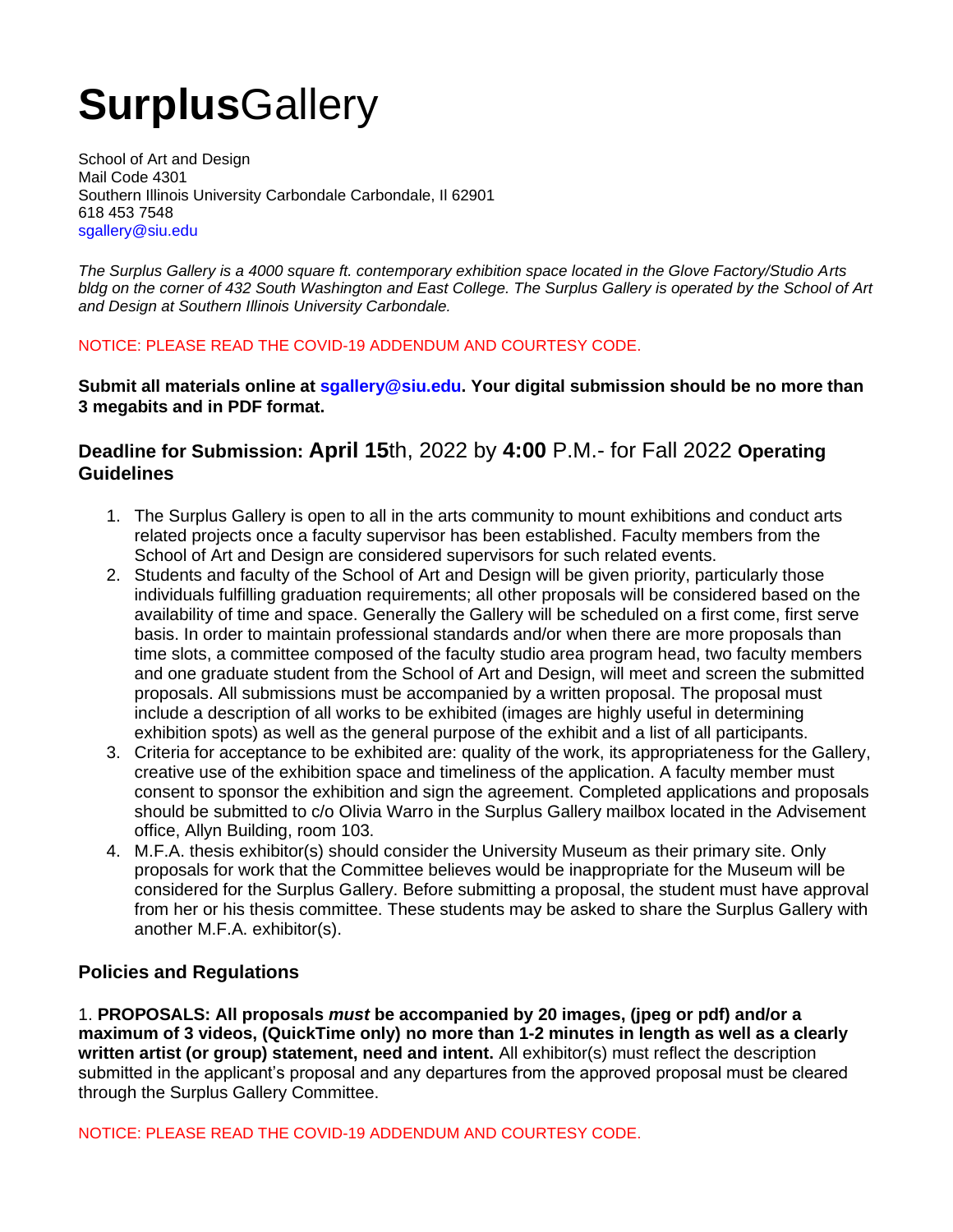- 2. **FEE:** A \$50 non-refundable fee and a refundable \$50 deposit (both addressed to SIU) will be assessed for each exhibitor/department/exhibit, with the exception of those involved in a departmental annual show or group show. All fees will go towards the general upkeep and maintenance of the space (paint, spackle, light bulbs, etc.). The Gallery must be returned to the state in which it was found. Each exhibitor(s) must remove all hardware from the walls as well as patch and paint all holes. Paint and patch materials will be supplied for basic touch-up **ONLY** – all other repair materials are the responsibility of the exhibitor(s). The Gallery also needs to be clean, and all materials that do not belong in the Gallery fully removed. All unwanted materials that were part of any exhibit or other event must be out of the gallery; any work left behind will be immediately disposed. Once the Gallery has been returned to an acceptable condition and following a walk-through inspection by a committee member or gallery assistant, the deposit will be refunded. This will be done the Saturday after the exhibition at noon. Any damages or necessary repairs to the Gallery that exceed the \$50 deposit money will be considered the full responsibility of the exhibitor(s) causing the damage/repair. If you cancel an exhibit after the date has been approved by the committee and signed by the Chair, you will forfeit your fees. *Any cancellation of an approved exhibit will result in the forfeiture of ALL fees and deposits (total \$100).*
- 3. **GALLERY HOURS:** Each exhibitor must attend to the gallery for ten (10) hours per week, thus maintaining a schedule in order to keep the space open and accessible to the public. This does not include any office hours held by the Surplus Gallery GA or hours held during the reception. The Gallery is only open when the exhibitor(s) is present to watch over the exhibition. The Gallery may never be left open and unattended.
- 4. **GALLERY KEY:** The Gallery code used to open the key-box (located inside the glove hallway next to the gallery doors) may be obtained from the Graduate Assistant on Sunday at 12 pm prior to the week of the exhibition dates. The key **MUST** remain in the key-box. Most exhibitions are scheduled to have receptions on Fridays not lasting more than three hours. On **(Saturday),** the exhibition must be removed entirely and cleaned-up. In order to keep your deposit, the GA must approve the condition of the gallery no later than 12noon. Therefore, clean-up should be finished around 10 pm in case the GA requires the exhibitor(s) to repair or attend to the "return space requirements". *Excess of time may result in the forfeit of the exhibitor(s)'s \$50 deposit.* An exhibitor(s) who does not return the key will be held financially responsible for all costs incurred for the replacement, fabrication, and installation of all locks and keys for the Gallery.
- 5. **PROMOTIONAL MATERIAL AND MEDIA:** Exhibitors **must** provide the Surplus Gallery GA with *all promotional material within 4 weeks of being accepted* as a scheduled exhibitor. If you do not provide your promotional material as requested your *exhibition will be canceled and your fee's forfeited*.

Promotional Materials required:

- high-resolution **.jpg** and **.pdf** image of the announcement flier
- brief synopsis/artist statement of the show
- list of all exhibitors involved in the exhibition
- the 10 hours that you will hold the gallery open to the public in addition to your reception event

### Media:

Exhibitors may be required to appear in a short video or audio recording to be used on our social media platforms, which will promote you and the gallery.

3-5 Q&A interview in either video, audio, or in the form of transcription

6. **INSURANCE:** The Surplus Gallery does not furnish any materials, props, or insurance for artworks that have been approved for exhibit. All expenses pertaining to any exhibit, including the costs of opening and closing receptions, are the full responsibility of the exhibitor(s).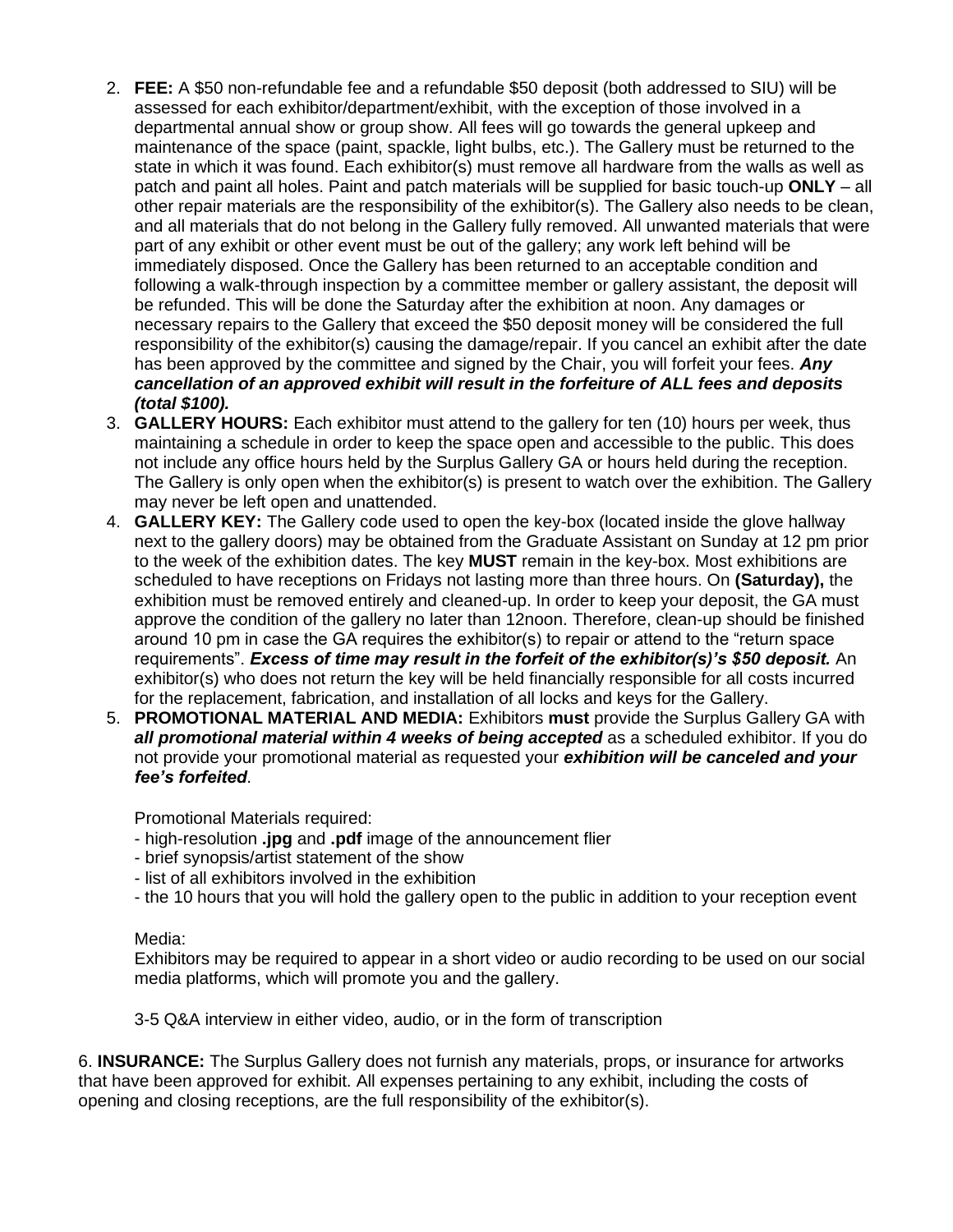#### 11. **ALCOHOL: NOT APPLICILABLE FOR ANY STUDENT SHOWS.** If an exhibitor(s) wishes to serve alcohol at their opening reception:

- 1. You MUST fill out an SIUC alcohol permit (available at the Director's office, School of Art and Design) and submit it a month before the reception date.
- 2. An additional form covering the guidelines concerning alcohol serving must be filled out and filed with the Gallery Assistant. (Available from the surplus gallery assistant)
- 3. You MUST comply with Southern Illinois University Carbondale's alcohol policy.
- 4. Exhibitor(s) granted permission by the University must have the faculty sponsor(s) remain during the entire event of the reception.
- 5. ONLY wine is permitted at receptions, NO Beer or Liquor unless otherwise approved by the Director of the School of Art and Design.
- 6. No outside beverages may enter the premises during the reception.
- 7. Do not permit self-service of alcoholic beverages. You must have a qualified licensed server of at least 18 years of age.
- 8. Proper Identification must be provided to the server before he/she serves alcoholic beverages.
- 9. Signage must be posted at serving stations indicating license check and appropriate year of age.
- 10. There must be a balance between alcoholic and non-alcoholic beverages at any event.
- 11. When serving alcoholic beverages, there must be plenty of food available.
- 12. Service of alcoholic beverages must be discontinued at minimum half an hour before the event is scheduled to conclude.
- 7. **PEDESTALS:** There are a minimal number of pedestals available on hand at the Gallery, and it is strongly recommended that exhibitors provide their own. In order to maintain the high level of professionalism we have established for the Surplus Gallery, any pedestals used in an exhibit must be of a quality deemed appropriate for use by the Gallery Committee. Broken, poorly constructed or damaged pedestals will not be accepted for use in any exhibit.
- 8. **LIABLITY:** The School of Art and Design, its Faculty and Staff, either separately or collectively cannot be held responsible or liable for any loss or damage to items being exhibited. This includes the entire duration that items are on display, in transit, loading or unloading and during the installation process and take-down of the exhibition. The School of Art and Design, its Faculty and Staff, will not be responsible for any injury that may arise to the exhibitor(s), viewers or those attending the exhibition. Exhibitor(s) who wish to carry insurance for their exhibits must do so at their own expense. Any exhibition or installation that may constitute a threat to the health and safety of persons occupying the Gallery space and/or violates any Southern Illinois University's policies will be removed without notice.
- 9. **EXHIBITION SLOTS:** MAY be assigned a two-week time slot depending on the size of the show and group involved. Proposals for one-week slots are strongly preferred as time is limited. Unless otherwise specified, applicants should expect to share the Gallery with other exhibitors. Undergraduate proposals for exhibitions must consist of at least five undergrads per show. All undergraduate exhibitions must be accompanied by the faculty sponsor(s), who must remain on site through the duration of the reception. Exhibition dates begin on **Sundays** and ends on **Saturdays**. This includes all installation, takedown and necessary repairs to the Gallery, all of which are the full responsibility of the exhibitor(s). The Gallery must be ready for the next installation by Saturday at noon. *Exhibitions must be open for public viewing no later than Tuesday*, unless otherwise permitted by the Surplus Gallery Committee.

## **Annual Surplus Gallery Priority Events Scheduling:**

- 1. 1st and 2nd Year Graduate Reviews Spring
- 2. Senior Show Late Spring/Fall
- 3. BFA Reviews Mid Spring/Fall
- 4. RZ Competition Late Spring
- 5. Foundations & Drawing Review Mid Fall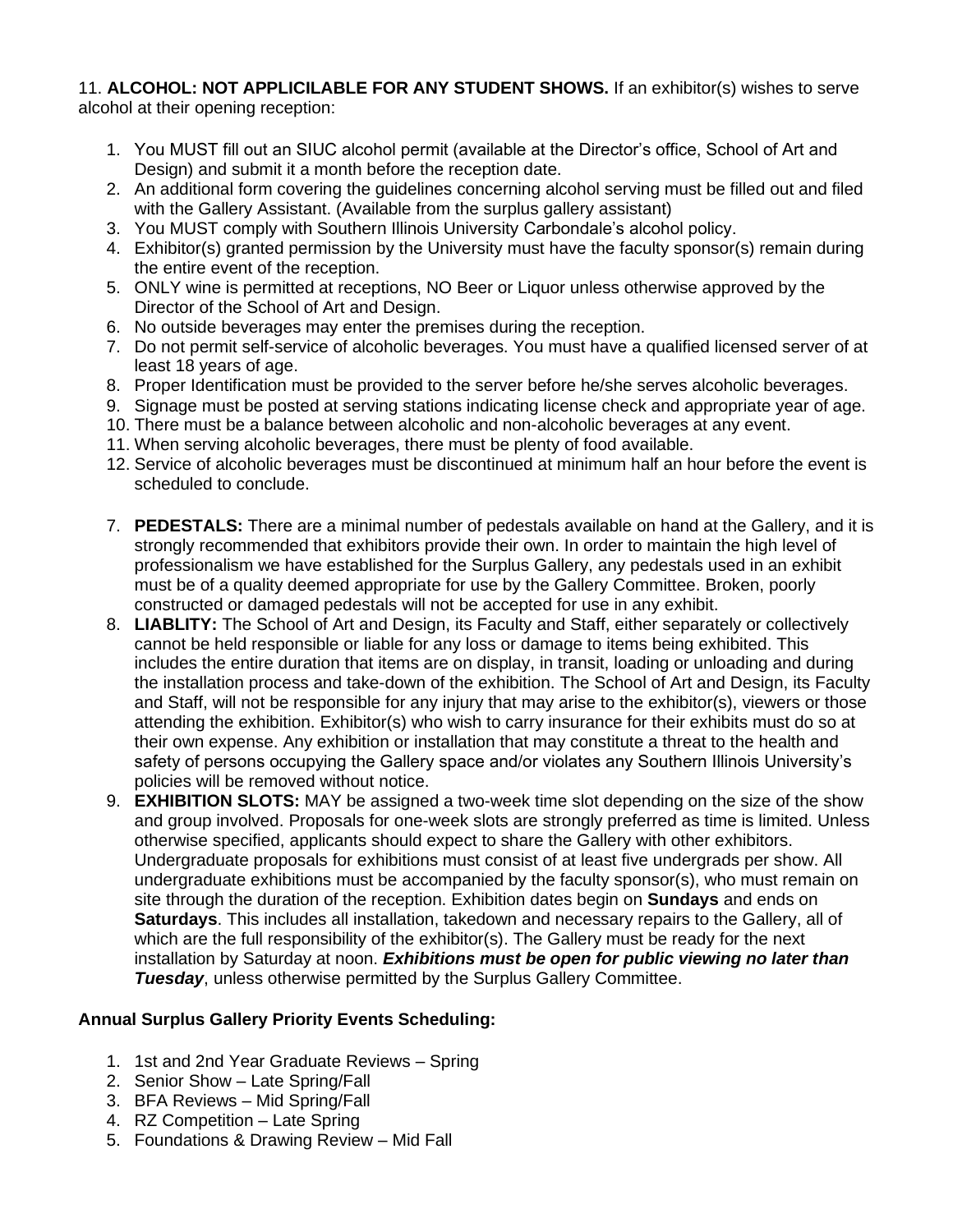- 6. Love at the Glove Early Fall
- 7. Art over Easy Late Fall
- 8. C4 Annual Juried Exhibition Late Fall
- 9. Campus & Community wide Juried Exhibition Fall

All who wish to use the Surplus Gallery must agree to work within the policies of the University and its conduct codes including all fire, safety and building codes as well as the University alcohol policy. The Surplus Gallery Committee and/or the School of Art and Design has the right to reject any proposal, cancel or reschedule any event or exhibition at anytime it deems such action necessary and appropriate. Any exhibition or installation that may constitute a threat to the health and safety of persons occupying that space or that violates any Southern Illinois University Carbondale policies will be removed without notice. The School of Art and Design and the Surplus Gallery also reserve the right to deny displaying the exhibition or any particular piece of artwork. The artist has the right of appeal.

**IMAGE RELEASE:** I consent and grant permission to the Surplus Gallery, School of Art and Design, and Southern Illinois University Carbondale, its employees and agents under its authority to create, exhibit, transmit, reproduce, distribute, and otherwise use my name and photographs of me and my artwork in perpetuity in either print or on the internet.

I agree that the Surplus Gallery, School of Art and Design, and SIUC owns the images and all rights related to them for promotional and educational purposes. The images may be used in any manner or media without notifying me, such as university sponsored web sites, social networking websites, publications, promotions, television and radio broadcasts, advertisements, posters and slide presentations.

I waive any right to inspect or approve the finished images or any printed or electronic matter that may be used with them. I agree and understand that by virtue of this consent the University shall have the right, in good faith, to edit images of my work and me and to make it and/or any portion thereof available to others in any form and by any means whatsoever including, without limitation, print, videotape, DVD, CD-ROM, FTP access, television & radio, satellite, or over the Internet. In every instance of such use, the artist shall be acknowledged as the creator and copyright owner of the artwork.

I release the Surplus Gallery, School of Art and Design, SIUC and its employees and agents, authorized to publish and/or distribute a finished product containing the images, from any claims, damages or liability which I may ever have in connection with the taking of use of the images or printed material used with the images.

The Surplus Gallery and the School of Art and Design will not materially or contextually alter the original images without the artist consent. The artist reserves all rights to the reproduction of the original artworks. The Surplus Gallery is not responsible for the photography and reproduction of artworks by the public during the scheduled time of the exhibit and/or event.

**NOTE:** Group exhibitions will require filling out a separate image release form.

#### **All fees, image release and event agreement must be signed, completed and submitted with the proposal application before the deadline. Please direct any questions to the Graduate Assistant, Olivia Warro at sgallery@siu.edu**

Surplus Gallery, Operating guidelines & policies are subject to change without notice.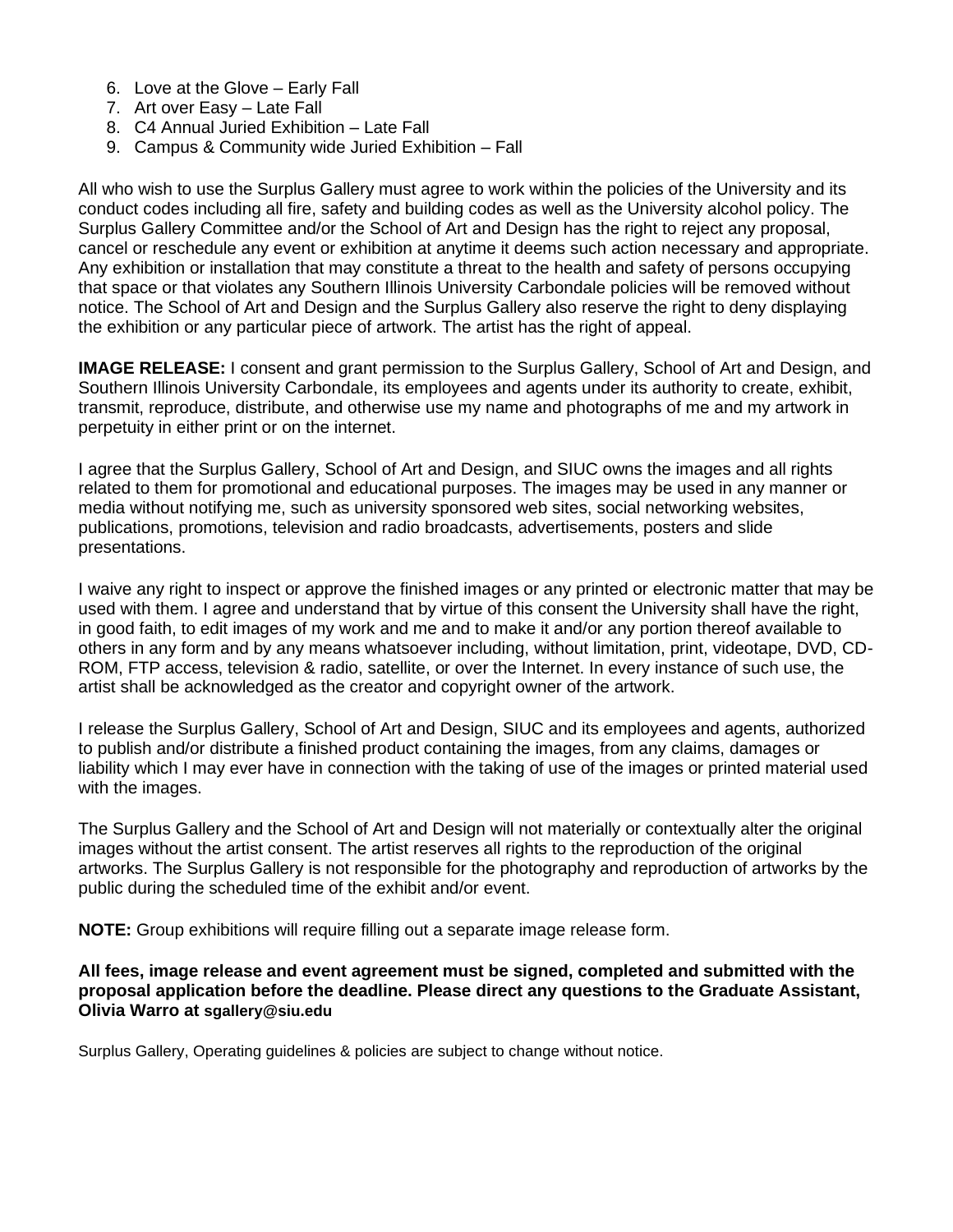# **SurplusGallery**

School of Art and Design Mail Code 4301 Southern Illinois University Carbondale Carbondale, Il 62901

#### **Exhibition and Special Event Agreement**

| Exhibitor/Event Coordinator                                                       | the control of the control of the control of the control of the control of the control of the control of the control of the control of the control of the control of the control of the control of the control of the control |
|-----------------------------------------------------------------------------------|-------------------------------------------------------------------------------------------------------------------------------------------------------------------------------------------------------------------------------|
|                                                                                   |                                                                                                                                                                                                                               |
|                                                                                   |                                                                                                                                                                                                                               |
|                                                                                   |                                                                                                                                                                                                                               |
| List of all exhibitors (use additional sheet if necessary)                        | <u> Alexandria de la contrada de la contrada de la contrada de la contrada de la contrada de la contrada de la c</u>                                                                                                          |
|                                                                                   |                                                                                                                                                                                                                               |
| ,我们也不能会在这里,我们也不能会在这里,我们也不能会在这里,我们也不能会在这里,我们也不能会在这里,我们也不能会在这里,我们也不能会不能会不能会。""我们,我们 |                                                                                                                                                                                                                               |
|                                                                                   | Telephone ___________________                                                                                                                                                                                                 |
|                                                                                   | Department ___________________                                                                                                                                                                                                |
| Type of exhibit: O MFA Thesis O BFA Thesis O Annual Event O Other                 |                                                                                                                                                                                                                               |
|                                                                                   |                                                                                                                                                                                                                               |
|                                                                                   |                                                                                                                                                                                                                               |
| Alternate dates:                                                                  |                                                                                                                                                                                                                               |

As an artist displaying work or as the coordinator of an event at the Surplus Gallery, or as the representative of a group of artists, I have hereby read the operating guidelines, policies and regulations. I have read and clearly understand the image release waiver and accept the terms. I understand both my responsibilities and the responsibilities of the School of Art and Design during the scheduled time of my exhibit/event and agree to all of the terms and regulations stated in the Operating Guidelines, Polices and Regulations.

#### **Required Signatures**

*(Please sign and print your name below)*

| Artist/Coordinator:    | Date: |
|------------------------|-------|
| Faculty Sponsor:       | Date: |
| Surplus Gallery Chair: | Date: |

(Alex Lopez, Chair) upon approval by Surplus Gallery Committee

This page is to be attached with image waiver form(s) and alcohol permits & forms if applicable.

**Proposal Deadlines**

April 15th by 4:00 P.M. – Proposals accepted for Fall 2022 exhibitions Submit all materials online at [sgallery@siu.edu.](mailto:sgallery@siu.edu)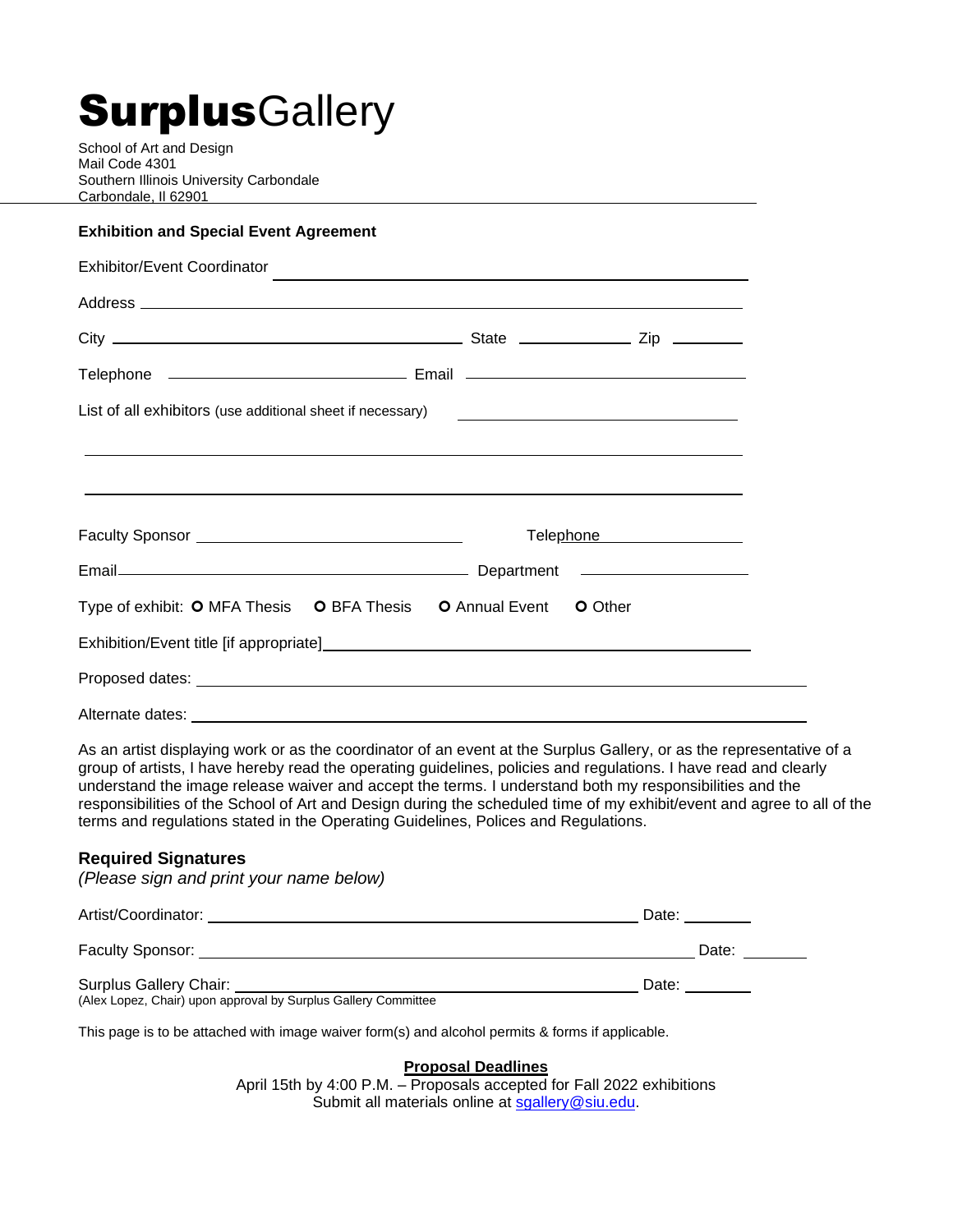# **Surplus Gallery, Covid-19 Addendum – Fall 2022**

#### **Surplus Gallery, Glove Building (105 105a & 105B)**

Gallery office in room 105B is 297.5 ft2 and will be occupied by one GA/individual at a time. The office is shared by Olivia Warro (SG), Marth Ruiz-Osomio (VAP) and Jacob Yandle (SG). They have a cleaning regiment in place that will result in cleaning their desk, computer, and reachable area before and after their shifts. **Olivia Warro** will be responsible for ordering cleaning supplies and both will keep up with sanitation protocols and will follow all Covid-19 related protocols as they change and evolve.

The gallery and office share a sign in/out sheet for contact tracing. The gallery located in room 105, will be used by some courses as flex space to allow for F2F group critiques and a couple of minor exhibitions. The gallery space allows for sixteen individuals to occupy with a 250 ft2 distancing rule and all mandates related to Covid-19. The gallery is 4,221.5 ft2.

The gallery kitchen located in room 105A will only occupy one individual at a time. The space is 182.25 ft2 and will not be in use during phase four. This space will only be in use once we achieve phase five.

Exhibitions will only allow for guest up to sixteen at a time with social distancing rules in place. All guests must reserve timeslots in order to see exhibitions. Staff will be on hand to oversee timeslots and distancing rules. Guest will have twenty to thirty-minute viewing window when demand is high and as much as forty-five minutes when demand is low. All must adhere to Covid-19 guidelines. The Gallery reserves the right to cancel any or all reservations at any time.

#### **Sur***flex* **gallery space Fall 2022**

The gallery may also be used as a flex space for course critiques. Securing the gallery for critiques will only be organized by the instructor. Students will not be allowed to secure the gallery for independent use. This will allow for course/s to install and de-install with in a total of a five-hour time frame of the same day or broken into two days if no conflict in scheduling permits. We strongly encourage and favor one day set up times. The gallery key will be issued out for the day.

All individuals will enter and exit through the parking lot doors while maintaining physical distancing. All artworks will enter through the same doors or large garage door. Restroom usage is located in the lobby and can be accessible through the parking lot doors only. No hallway access is available at this time unless it is an emergency. Everyone must sign in and out of the space upon entering and exiting each time if you leave the complex area. The exception for this rule is when loading and unloading from your transportation. If a minor violation should occur, the instructor of the class will document and report any break in protocol for such emergencies and email the gallery GA and chair within three hours of the incident.

The course/s and students are required to bring their own tools for install and takedown. The students in the course/s will participate in sanitizing procedures of the **limited** tools and ladders in use while supervised by the instructor or gallery GA when possible. A sanitizing table will be marked and used for tools to dwell while in the disinfecting process. We ask that the participants bring their own tools to install/de-install at this time. We also ask that they bring in

vinyl spackling for holes. The gallery will provide sanding and painting materials. There should be adequate time for the spackle to dry, sand, and paint. Rushing this procedure will result in further damage to the walls. Students new to the space should meet prior with the GA and go over the ground rules on do's and don'ts of the gallery space.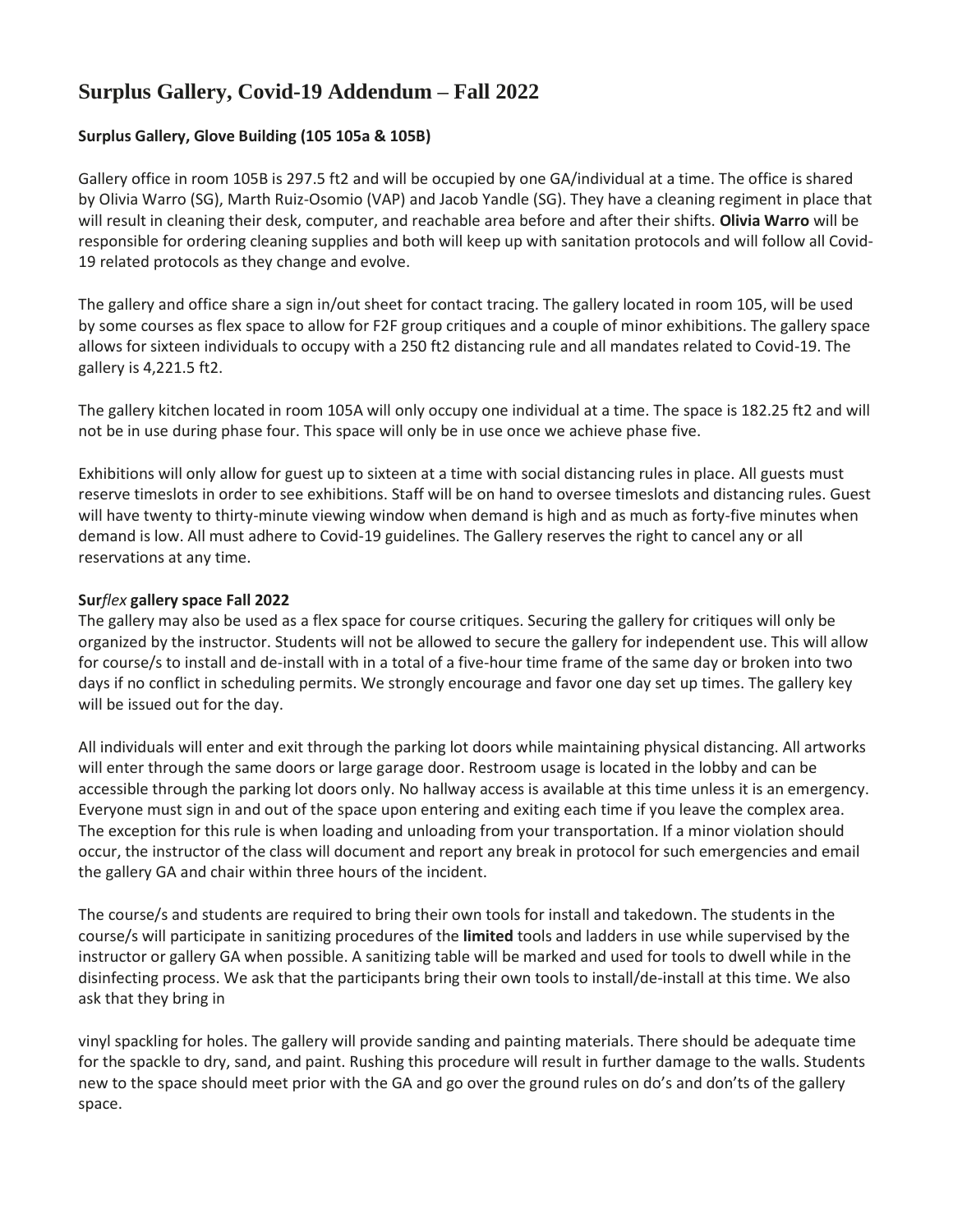The Surplus gallery application and guidelines form must be read and signed prior to use. Please go to the website to print and fill out the agreement portion. Please pay extra attention to the key portion of the agreement. In the case of a course using the gallery, the area/course/department will be responsible for all cost regarding loss of the key. The key will be left in the gallery upon leaving the space for the day. Please be sure all doors are locked and securely closed.

The gallery reserves the right to ask instructors/courses/students work for in person or live social media exhibition purposes. The exhibition will run for a week. Artists involved may be asked to participate during the live events, along with gallery personal. The gallery also has the right to refuse or change dates for access to the gallery when necessary.

All media must be outsourced through and or to the gallery website and social media (SM) first, then disseminated or tagged by other SoAD programing and RSO SM. **#suplus gallery, #surflexgallery, #suplusgallerysoad, #soadsuplusgallery, #siusuplusgallery** 

The instructor is responsible for making sure all students using and occupying the gallery during critiques must read the Covid courtesy code document, Surplus gallery application form, and the Covid-19 addendum. All individuals will be required to sign a release of understanding form related to aforementioned documents.

Absolutely no food and drinks allowed. All occupants must vacate the building before 10pm.

All must adhere to Covid-19 guidelines provided by the University, SoAD, and the Surplus Gallery. Any violation of the normal gallery rules along with the Covid-19 addendum will result in the loss of using the gallery from that day onward.

# **Surplus**Gallery COVID Courtesy Code

By reserving a time slot to visit the Surplus Gallery, you agree to follow our COVID Courtesy Code, detailed below.

# **COVID Courtesy Code**

- An inherent risk of exposure to COVID-19 exists in any public space where people are present. We cannot guarantee that you will not be exposed to COVID-19 during your visit to the Surplus Gallery. Those visiting the Surplus Gallery do so at their own risk of such exposure.
- Stay home if you are feeling sick or if you have been in contact with anyone who has tested positive for COVID within the last two weeks. **For more information about COVID-19, check the CDC website.**
- Face coverings are required for all visitors. **You will not be permitted inside the Surplus Gallery without a face covering.** Additionally, face coverings must be worn for the duration of your visit. CDC guidelines advise that face coverings should:
	- 1. Reach above the nose, below the chin, and completely cover the mouth and nose
	- 2. Fit snugly against the sides of the face
- Physical distancing is required. **Enjoy the art but stay six feet apart.**
- For your safety and that of the artworks, **please do not touch the artwork.**